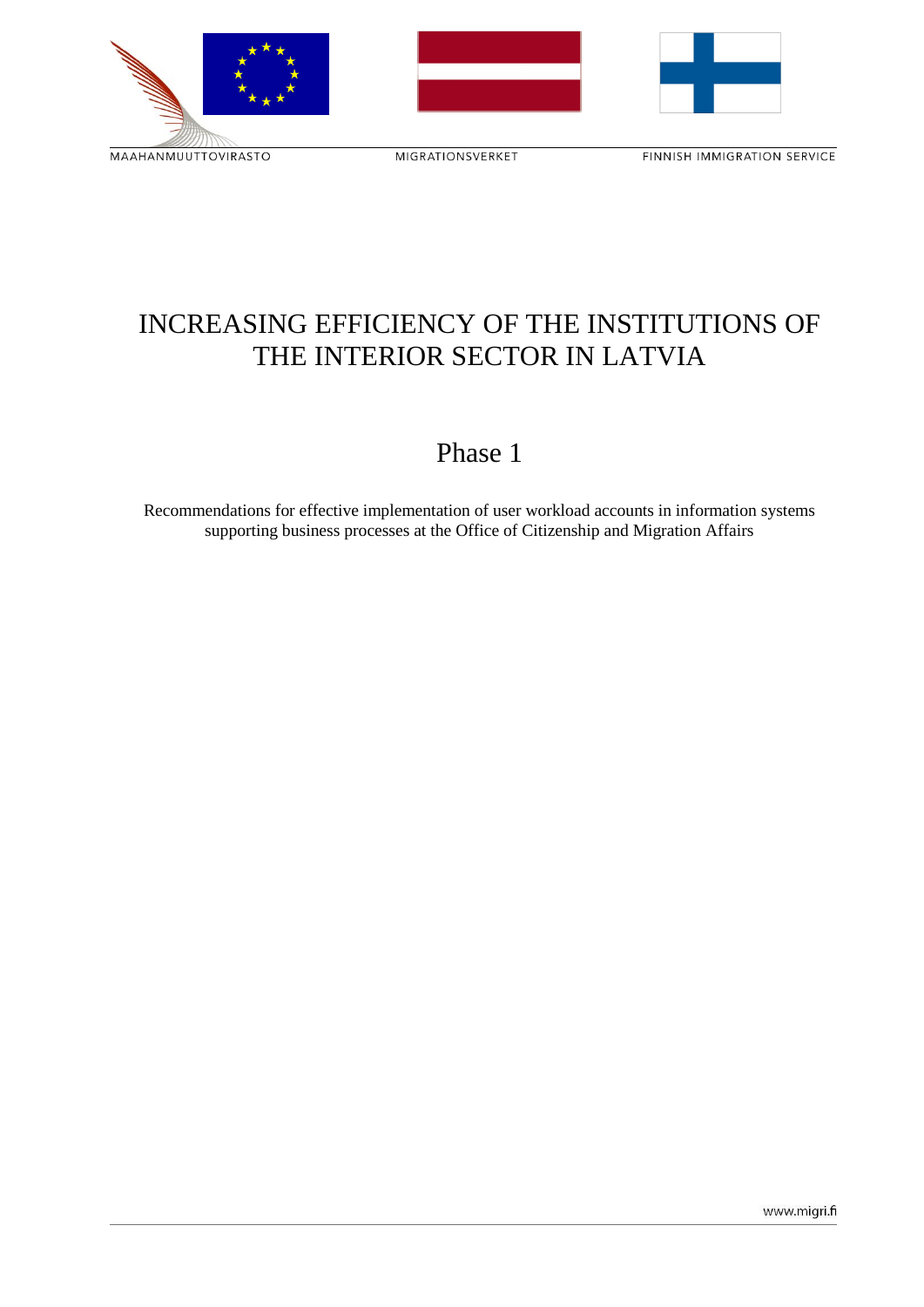

### **Background information of the project**

The **Office of Citizenship and Migration Affairs** (OCMA) currently faces problem with insufficient and ineffective control over the timing/controlling every-day-operational activities of its employee by making it impossible to efficiently analyse actual workload and appropriately delegate tasks. This situation produces risks to ensuring efficient organization of work processes as whole.

Analyses of the management processes performed by the audit company SIA Ernst & Young Baltic in 2015 underlined the necessity for establishing control system for measuring employee workload working with personal files ("user workload accounts") in the Unified Migration Information System.

OCMA has included the activity of creating "user workload accounts" in the Asylum, Migration and Integration Fund project, which is launched in 2018. Currently, OCMA seeks to obtain practical foreign experience for creation and implementation of "user workload accounts" to ensure the implementation of these accounts as successfully as possible.

#### **OCMA user accounts - current situation**

- Separate account and authorization for each IS;
- Task distribution is done in person or emails:
- No overview of the document circulation:
- Deadline control is done manually by employees;
- Manual statistics on business processes;
- No statistics about workload on employees and divisions;
- Many emails are not relevant for the recipient

#### **OCMA user accounts - functionality**

- Unified authorization (login/logout)
- Task distribution and management
- Deadline control
- Statuses
- Event notifications
- Statistics
- Activity log

#### **OCMA user accounts**

#### **User**

- Current tasks
- Notifications of current system events
- Scope of their rights
- Information systems to which he has access

#### **Administrator**

- Administrative tools
- **Management**
- **Reports**
- Activity log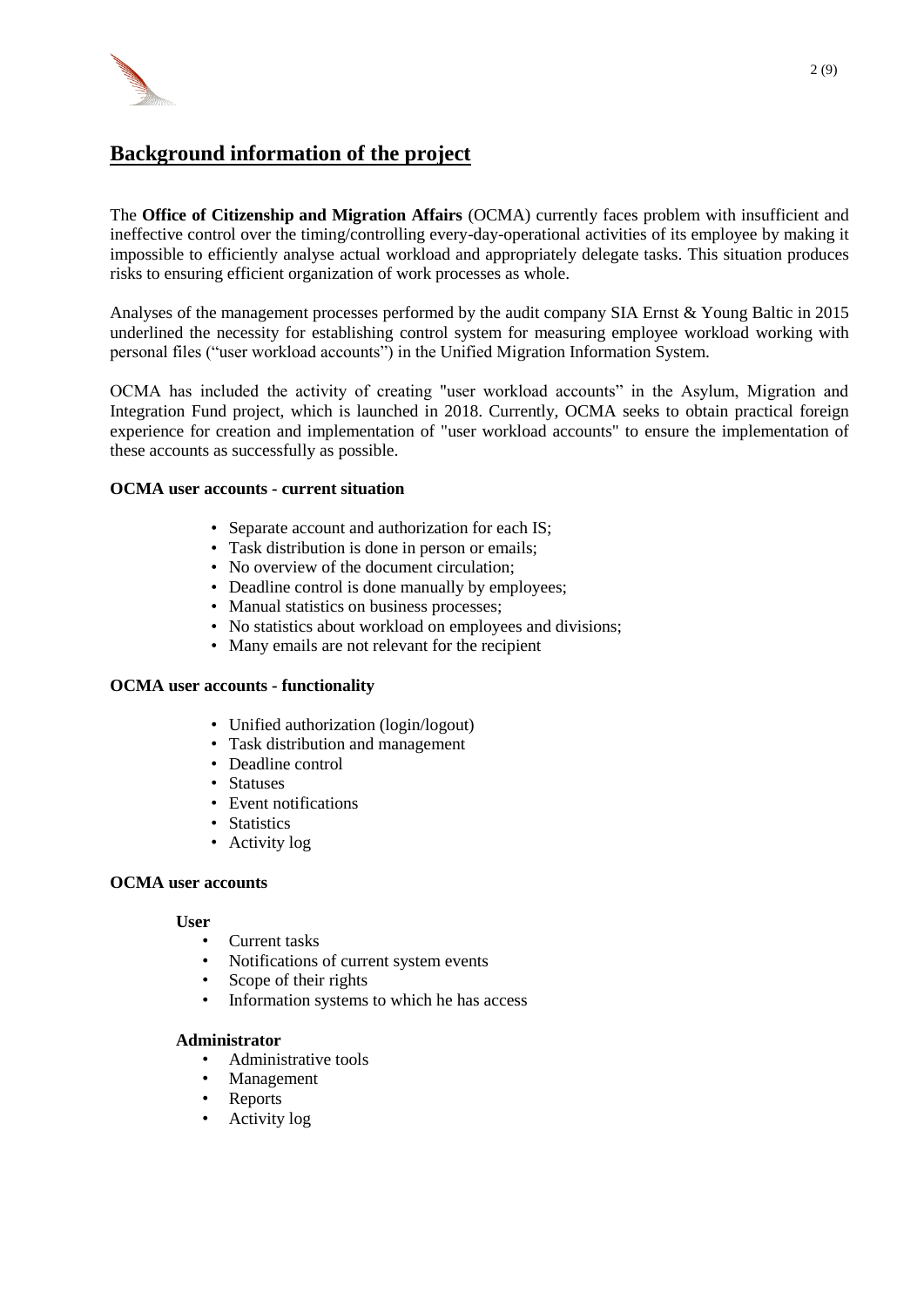

# **Implementation of the OCMA user accounts**



#### **OCMA user accounts - questions**

- Task distribution; how to distribute new cases, HR control/overview.
- Electronic document workflow; where is the case at this moment.
- Task fragmentation; approving applications etc.
- Deadline control; deadline for case, deadline for residence permit, deadline for different people in same case.
- User workload analytics; harder cases take more time, how to measure workload.

During meetings and workshops in September and October 2018 a lot of the topics of the scope "User accounts" have been discussed, demoed and presented to OCMA. These topics include for example:

- General information about Finnish Immigration Service (Migri), immigration in Finland, UMA IT-system and digitalization activities in the field of immigration
- User accounts in Migri's UMA system
- Single-Sign-On and authorization services of UMA system
- Automation, rule engine and work management service in UMA system handling the electronic case processes
- Pre-requisites / pre-conditions and "checklists" in UMA system
- Actions and modules to handle data in UMA system
- Data exchange with different IT systems and data gathering
- Baskets (=configurable views of the cases / tasks / notifications) to replace static work queues in UMA system
- Tags to enrich the case / customer data
- Configurability of work queues (baskets), checklists, automation rules, task assignment, actions and modules
- Handling of electronic documents in UMA system
- Digitalization examples of residence permit and asylum processes
- UMA system navigation and layout
- UMA system high level technical architecture and services
- Customer electronic services "EnterFinland" eService portal with recent customer feedback and "Kamu" chatbot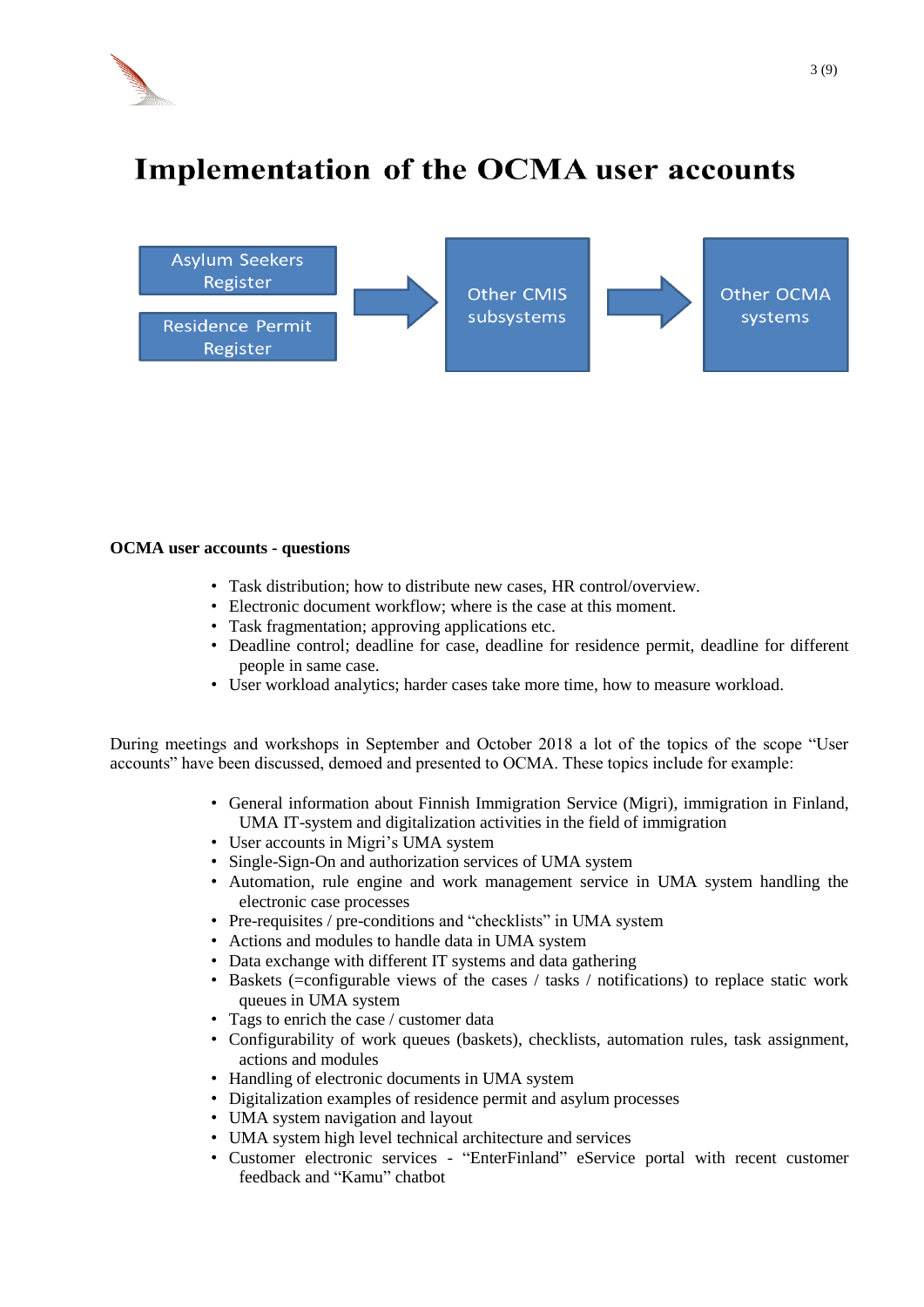

- Migri's customer service development program "Arvo2013"
- Organizational aspects of moving from papers to digital
- Change management and training aspects of moving from papers to digital
- UMA system delivery model (agile using scrum, SAFE, Kanban)
- Future digitalization plans including AI in different activities
- ResAid appointment booking tool

Visits and workshops included visits to following locations:

- Population Register Centre (Helsinki); Population Registry tasks and activities and Suomi.fi services
- Migri customer service visiting point (Helsinki)
- Migri paper archives (Helsinki)
- Migri document scanning department (Helsinki)
- Accenture Riga Delivery Centre (Riga); Accenture Riga develops and maintains UMA system - their view on different relevant topics

All presentation and discussion material is delivered to OCMA and they can also be used to identify the appropriate recommendations.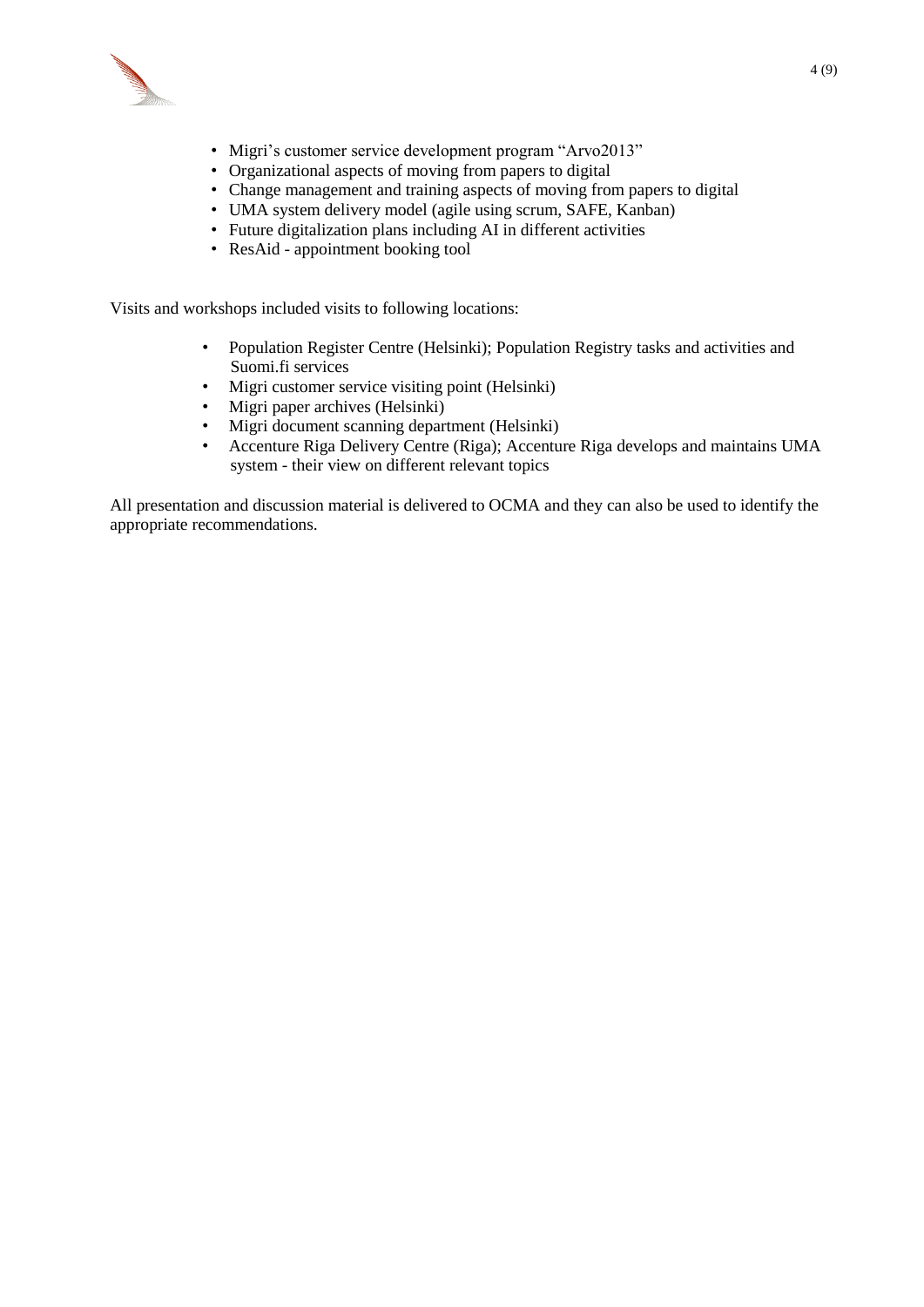

## Recommendations:

Recommendations are created as a result of the visits, workshops and discussion with OCMA. External opinions are also asked from residence permit and asylum experts in Migri. Accenture Riga Delivery Center senior experts also assisted in creating the recommendations.

- Single Sign On (SSO) service to full extent:
	- o Since OCMA has a unified authorization service in registries under CMIS there is no urgent need to have SSO in the scope of project (residence permits and asylum). SSO can be part of the future phases of the project.
	- o It is strongly recommended to have only strong authentication when introducing SSO. In the full extent there will also be IT systems owned by other organizations. Taking that into account the SSO should be provided by some organization / entity as a service for the whole government.
	- $\circ$  SSO and applying user rights digitally means that in CMIS there must be digital services for approvals / denials as well. Also expirations must be handled (including users leaving and changing their tasks)
	- o Creation of SSO should reduce the work needed. While designing the services this must be evaluated.
	- o Try to remove paper applications / forms of applying user rights as part of introducing SSO. Provide only digital services for applying user rights.
	- o When only strong authentication is possible to establish, the weak (username, password) authentication should be removed. From security point of view the weakest point defines the level of security and parallel authentication methods also create extra work.
- User roles and showing the users the information about the scope of their rights (to different registries etc.)
	- o Recommended to attach one user role to one user account. There might be reasons that multiple roles are needed.
	- o The information about the scope of the rights should be easily understandable and the easiest way to create this is to have specific metadata describing the role.
	- o Instead of very detailed user rights as part of the user role try to describe the rights in more general level (avoid fine tuning). With this approach the number of user roles will probably be lower and less testing effort and maintaining work of the roles is needed.
	- o Separate the user roles by organizations / departments. When applying for the user rights it is simpler process to select the needed role(s). This also helps to move towards SSO services in the future and digital services to apply and approve new user rights or changed ones.
	- o User rights could be implemented as a reverse process as well. Each role has high level user rights (keys) and then certain access is denied by the keys. Depending on the approach this might be considered as well.
	- o Make sure that all needed user logs are available and perform log checks frequently and communicate that process clearly to all users.
- Work management: work queues and baskets (=views of the cases/tasks etc. meeting the configured criteria of a basket)
	- o Implementing work queues is probably easier at first. It is recommended that configurable baskets will be experimented in parallel.
	- o Implement work queues so that application/case is always in one work queue. It helps to make the change because there are no doubts that cases "get missing". Migri hasn't experience of applications / cases being in multiple work queues at the same time - it might be possible but needs further studies.
	- o Several levels of work queues are needed. From very general (agency and/or operational area) to single users (my work queue).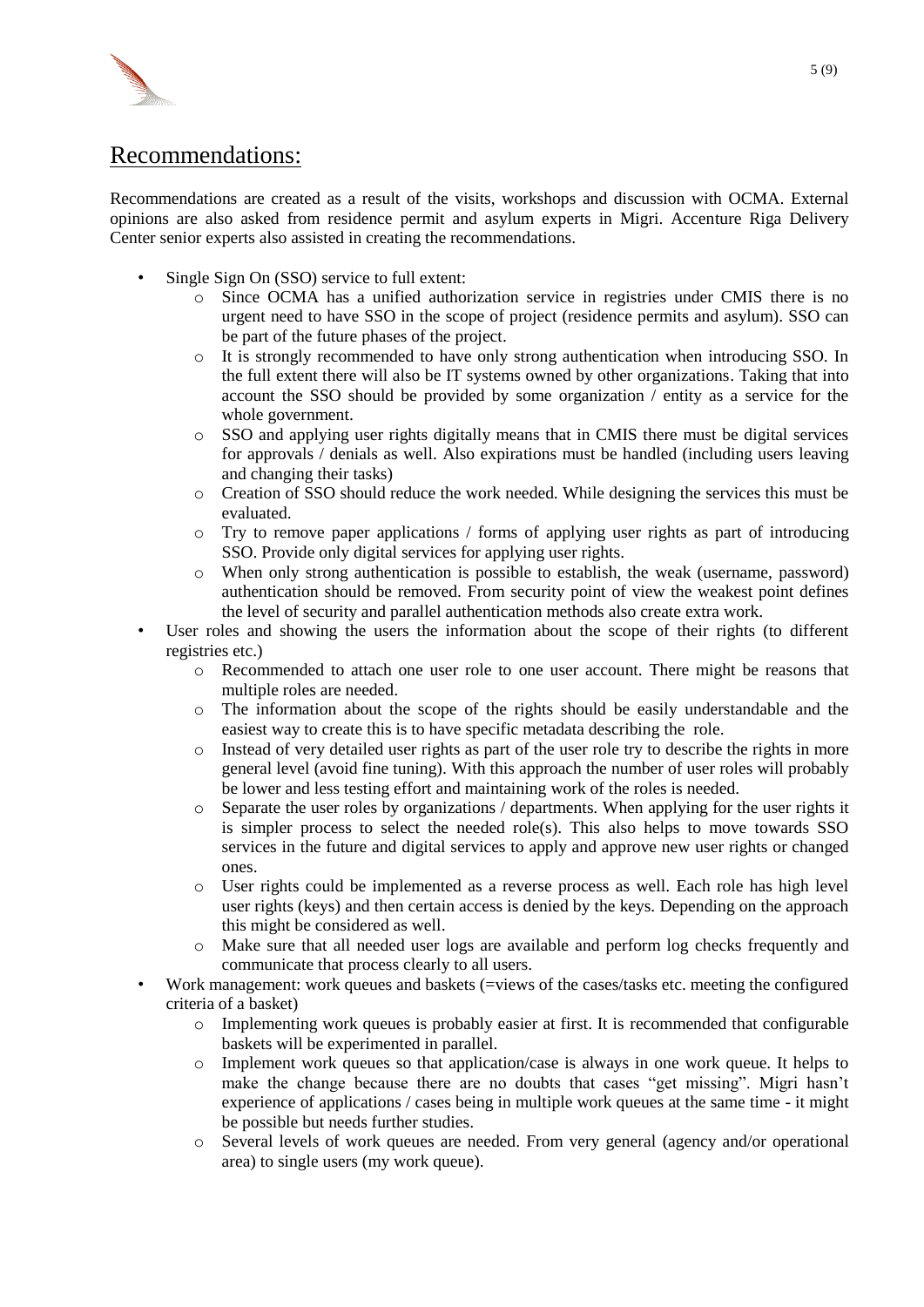

- o If thinking about moving to assign tasks instead of assigning the whole application / case then tasks must be part of the work queues as well. Migri has no experience in this while using work queues and it might be difficult to implement that because of the primary nature of a work queue. Digital work queue is representing the paper work queue in digital environment. Assigning tasks might need other functionalities than just work queues.
- o Replacing application driven case management with task driven case management has a huge efficiency potential but needs extensive training and organizational change management.
- $\circ$  Work queue rules must be generated and maintained; how applications / cases (or tasks) are moving. It is strongly recommended that some level of configurability is implemented because these rules will be changing by time.
- o As part of the work queues there must be an easy way to transfer applications / cases from one work queue to another and select applications / cases to users' own work queues.
- o Management needs similar services as part of assigning work to users. If a lot of assigning work is needed to multiple users at the same time (to help balancing the workloads) multiple work queues must be shown at the same time to help the assigning process.
- $\circ$  Integrating HR systems to IT systems might help identify the need to react to applications / cases that are in work queues of users that are absent. Depending on when the absence is entered in the HR systems. If selecting this option new technical services are needed to handle automatically the work queue transfers or to support manual ways of doing that. Easier approach in the beginning is to assign this kind of task to some specific people. Also alerts can be used to support to remind about applications / cases in the work queues of absent users.
- o Configurable baskets provide full freedom of creating different "work queues". Using baskets the cases / applications are not attached to baskets in data model - baskets are views with of the cases that meet the criterias. Because of the benefits that baskets will provide it is recommended that technical capabilities and simple baskets will be experimented together with work queues.
- $\circ$  Baskets must be configurable by users (no technical work / project needed). It might be needed to limit the configurations.
- o If baskets are used as part of the work management and as a work queues the primary (static) baskets are created by the persons that assign and manages the work of the users. These baskets can't be modified by all users.
- o In baskets all varieties must be supported: applications/cases, tasks, alerts, notifications.
- o Additional metadata ("tags") help to create the configurations of the baskets. Tags are understandable descriptions of for example application. "Tagging" can be both automated and manual. Configuration work must be practical - users doing configurations must not understand data models and database naming conventions which are usually (at least partly) technical.
- o Baskets can be configured to support management / work load balancing need as well. This depends on the availability of structured data for this purpose.
- o Every user should have a primary basket called "My basket" or "My tasks" when moving entirely to baskets.
- o On top of configured baskets there must also be filtering, sorting and search functionalities into the baskets. This is especially important for the baskets that have big amount of content.
- Checklist, automation and rules with rule engine
	- o As automation with rule engine is probably impossible to create in the first phase of the project it is recommended that checklists will anyway be implemented. Checklist describes all pre-requisites / pre-conditions / requirements that need to be completed to make a decision to an application / case. Checklist helps also to introduce the work to new employees.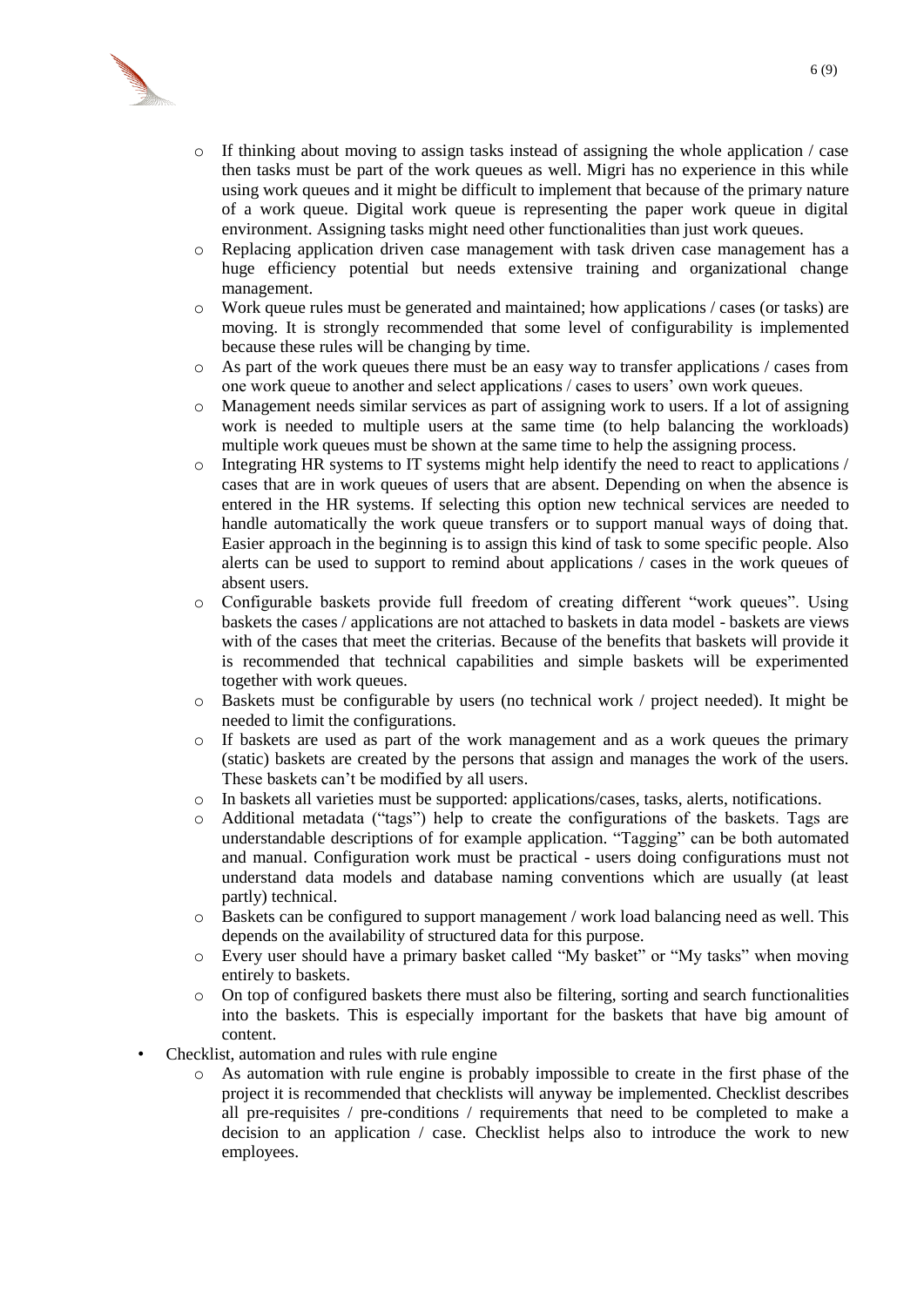

- o Checklists must have variants for each process / application profile. Also more general ones can be used if decided so.
- o Each item in the checklist must show whether it is handled (decided) or not and also additional information / comments from the users (and later from the automation as well)
- o Checklist must be configurable by users (those ones who have a right to configure them)
- o Items in the checklist can be requirements from the legislation, practical formal requirements of an application etc.
- o Checklist information can also be used as part of the basket configurations and task assignment process.
- o Checklist describes the situation (status) of an application and it is recommended that the status of an application is recognized by the data (what has been done, what is missing / still needs to be done) instead of users setting the status / state / phase of an application manually. The status information is very important to users and processes. Therefore a lot of attention must be paid to describe the statuses as needed. Status information might be needed in other areas as well (eServices, transferring data to other systems, reporting and statistics (DW)) and that must be handled as part of the functional  $/$  technical design process.
- o When moving towards rule based automations (checking the requirements automatically) checklists are anyway needed.
- Dashboards, reporting, user performance (activity)
	- o Management needs dashboards to show the workload / backlog of their employees. Dashboards should be visual / graphical ones. Ideally dashboards could allow responsibility transfers from one user to another (workload balancing). In addition to single user dashboards also multiple user dashboards are needed to provide the needed services (workload balancing dealing with the bigger backlog)
	- o Reporting can be used to look at the results / metrics of the employees performance.
	- o As part of the user performance case complexity should somehow be taken into account. Case complexity evaluation is a difficult task to perform objectively. Initial case complexity estimations may change during the processing of an application / case. Recommendation is that case complexity is taken into account in application level first by describing self-obvious complexity differences. Complexity estimation is needed in the beginning of the process (workload balancing) and in the end (reporting the performance (activity) results of users.
	- o Keep the complexity estimations transparent and let users participate in the estimation process.
	- o Recommendation is that the scale to use for case complexity estimates is very high level (easy, medium, difficult).
	- o When moving to task oriented case management the complexity evaluation becomes even more complex and might not be implementable objectively.
	- o Complexity estimates can be used as part of the work queue and basket configurations. Complex cases can be assigned to more experienced users if so decided.
	- $\circ$  Supervisor  $\lt\gt$  employee discussions are still needed as part of dealing with case complexities.
- Alerts and deadline control
	- $\circ$  If automation and rules engine is not implemented in the first phase of the project it is highly recommended that a simple rule engine to handle due dates and deadlines is introduced. Rule engine can run every night and set alerts to applications / tasks about deadlines.
	- o Show the alerts in work queues, baskets and as part of the case information or have a specific UI for deadline alerts.
	- o Simple rule engine for deadline control should create automatic alerts that originate from the legislation and common practices.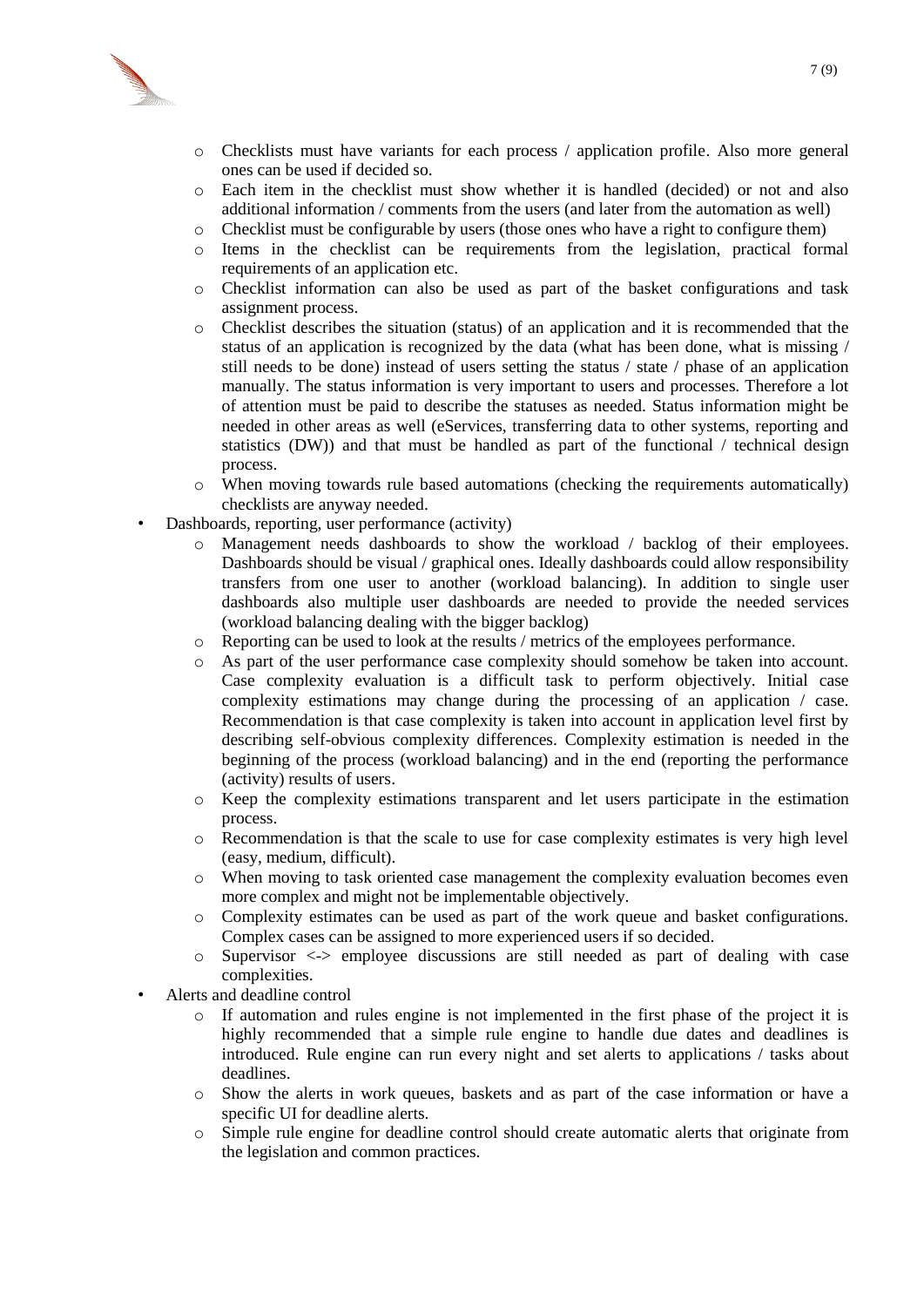

- $\circ$  Allow users to set manual alerts only for themselves or general ones for the application / case / task as an addition for the deadline control.
- o As part of deadline control the defined alerts should be able to be modified or removed (modifying can be done by removing and creating a new one).
- Portal approach
	- o Since CMIS registries are under the same authentication it doesn't create a need to handle authentication as part of the portal approach. However if taking into scope other registries / IT systems this must be handled.
	- o There must be a unified data model / message description in each registry <-> portal interface to gather the needed work queue / basket etc. information to the portal. Optional data entities can be added to data models or message schemas for future / specific purposes.
	- o Basket configuration on a portal level could become quite complex if one basket contains content from multiple registries. This must be evaluated if/when planning to use these kinds of baskets at portal level. Same applies for case complexity estimates and dashboards / reports / work balancing using this kind of horizontal case complexity information (comparing complexity between different case / application types).
- Electronic case management documents
	- o Some level of electronic case process must be defined for each case type / profile / processing ground. If/when using checklists it can ideally be high level as technical implementation - not as detail as normally is defined as part of the process work. Rule engine as part of the work management can control the case workflow - if it can't be implemented at first phase of the project the technical implementation should be as configurable as possible (practical configuration). Electronic document workflow / process is attached to electronic case workflow / process.
	- o With the rule engine it is possible to create case workflow combining the automated tasks and manual tasks.
	- o With the rule engine it is possible to trigger task assignments, notifications and alerts and add metadata <tags> (automatic tagging).
	- o With the rule engine it is possible to create rules that end the case process before all prerequisites are checked.
	- o Moving from papers to electronic documents the best practices of paper world should be supported:
		- Opening multiple electronic documents at the same time (same case, different cases, comparing documents). Good practice for this is horizontal layout and two screens for each user (Note! one screen must still be supported)
		- Commenting documents, highlighting some information.
		- UI for all documents and preview of the first page. Marking documents as "important", "to courts", etc. and adding structured metadata.
		- Zoom, rotate, filter, sort, arrange.
	- o In the future OCR possibilities could be used to identify documents automatically and extract information from the documents.
	- o As digital documents contain information that is needed sometimes outside normal authorization process a temporary access to specific documents is a good practice in those situations. This can also be used for asking permission to electronically archived documents (simulating the use of paper document archive).
- Other recommendations
	- o Instead of technical specifications or requirements it is better to describe practical requirements in tender. Technical specifications should only be used when there is an existing or pre-selected technical service / component / architecture that will be used. If detailed technical specification is described as a requirement it is the responsibility of the Customer (OCMA) to make sure that practical requirements can be fulfilled with the described technology / architecture.